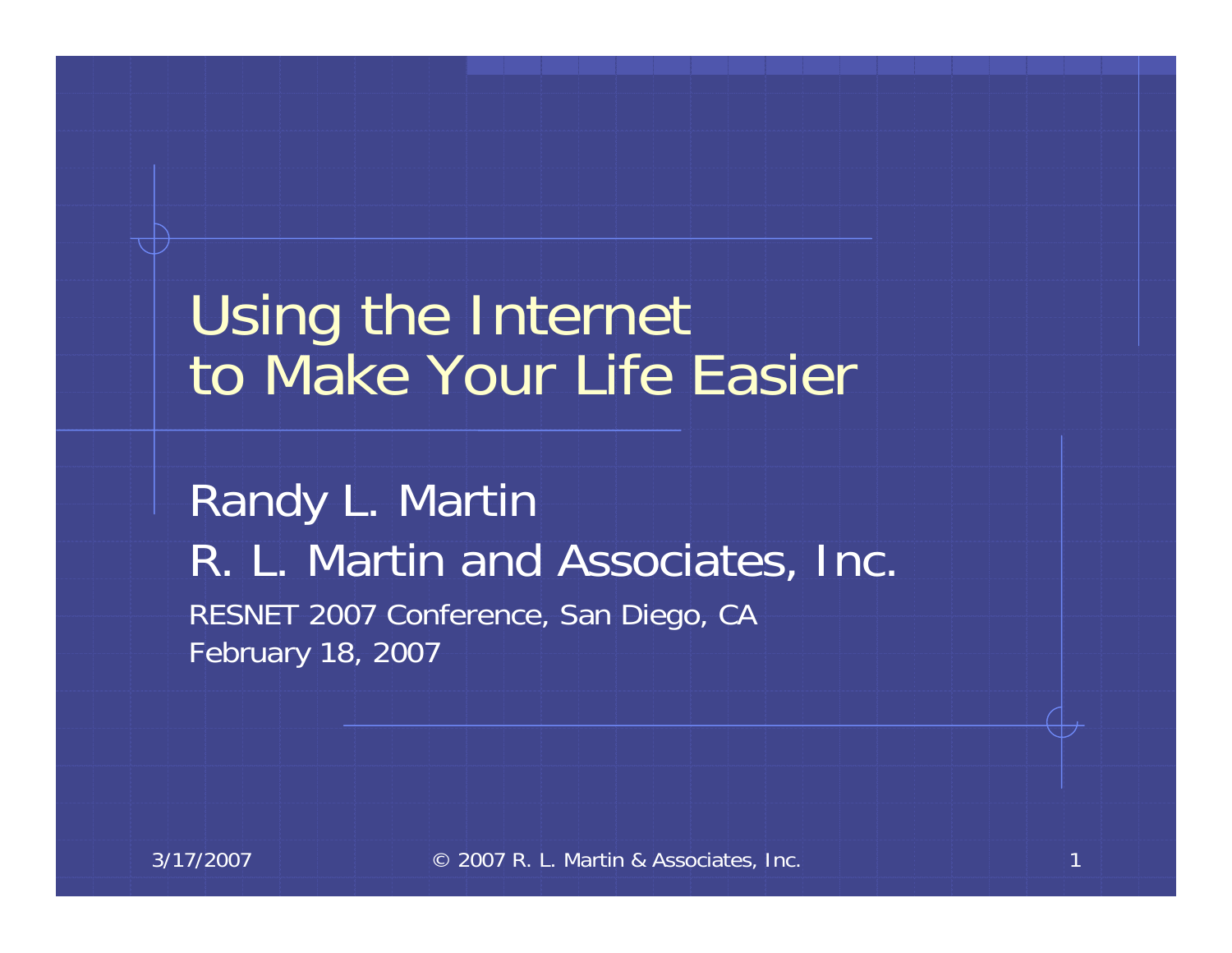### What We Will Cover

Get the basics down Ways to use the Internet to make your life easier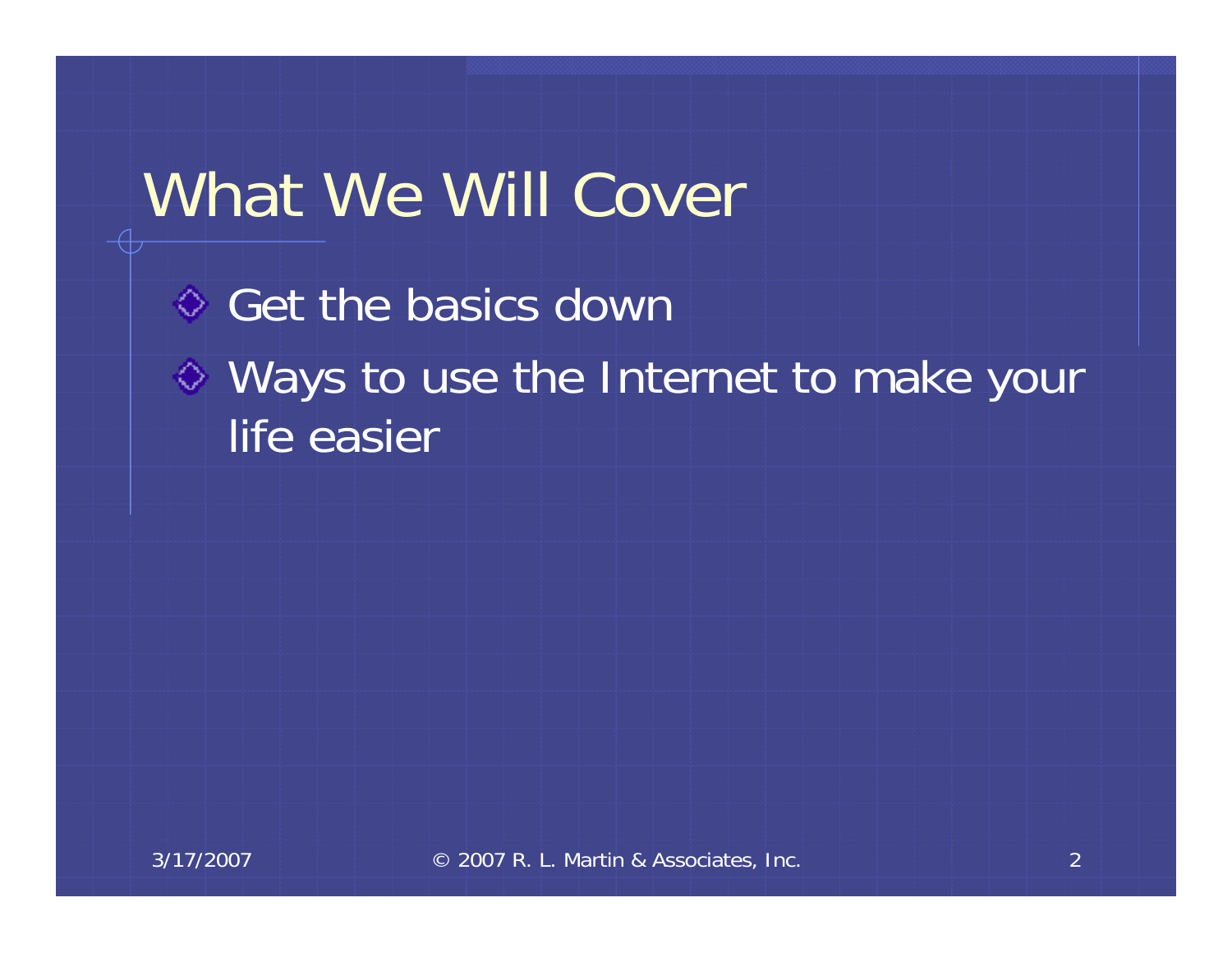First…You Need all the Pieces in Place**♦ The right domain name**  $\diamond$  The right emails setup Need to know your target audience Your site needs to pleasing to the eye Your site needs to be easy to navigate ◆ Need to have a site with good content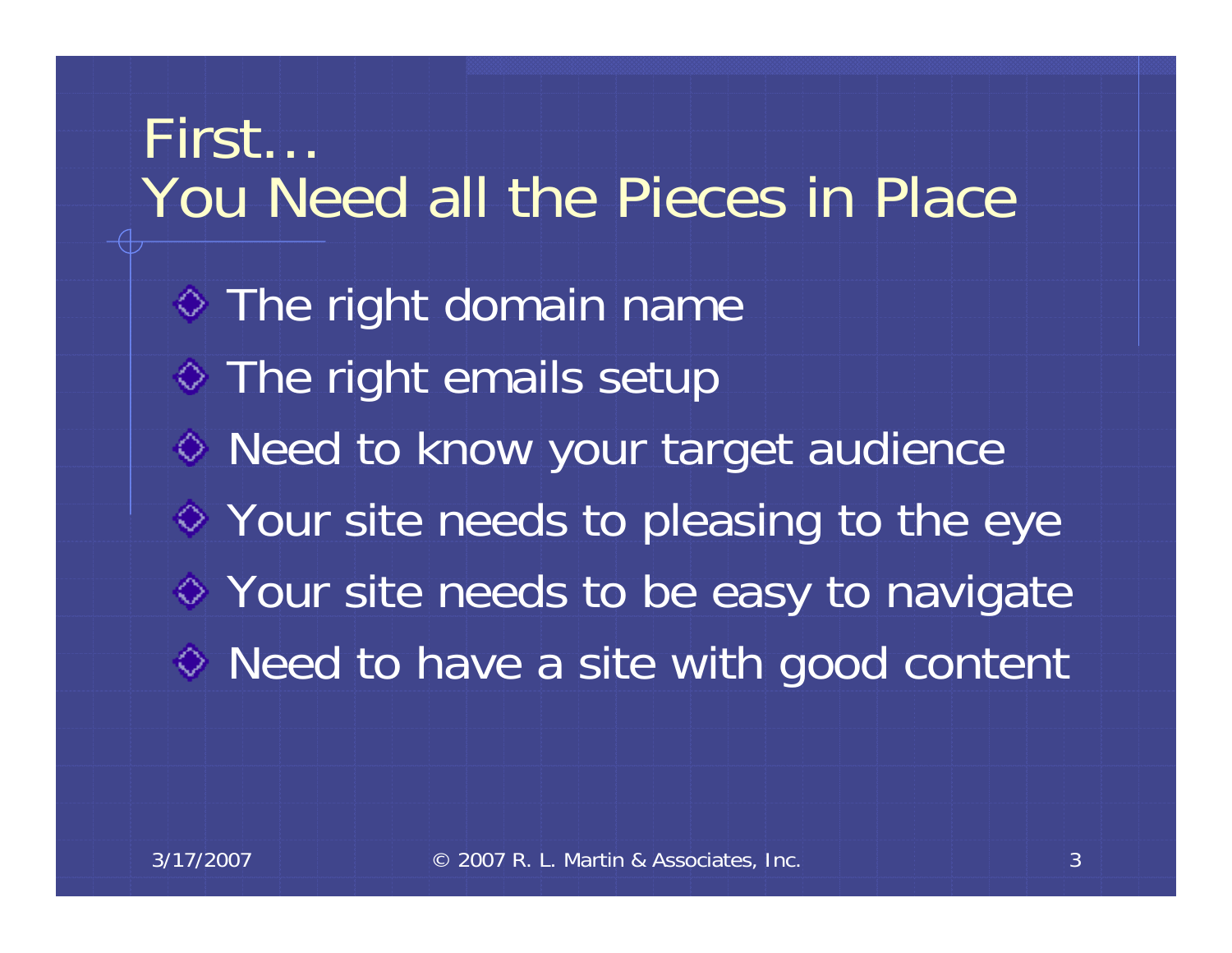## The Right Domain Name

The First Step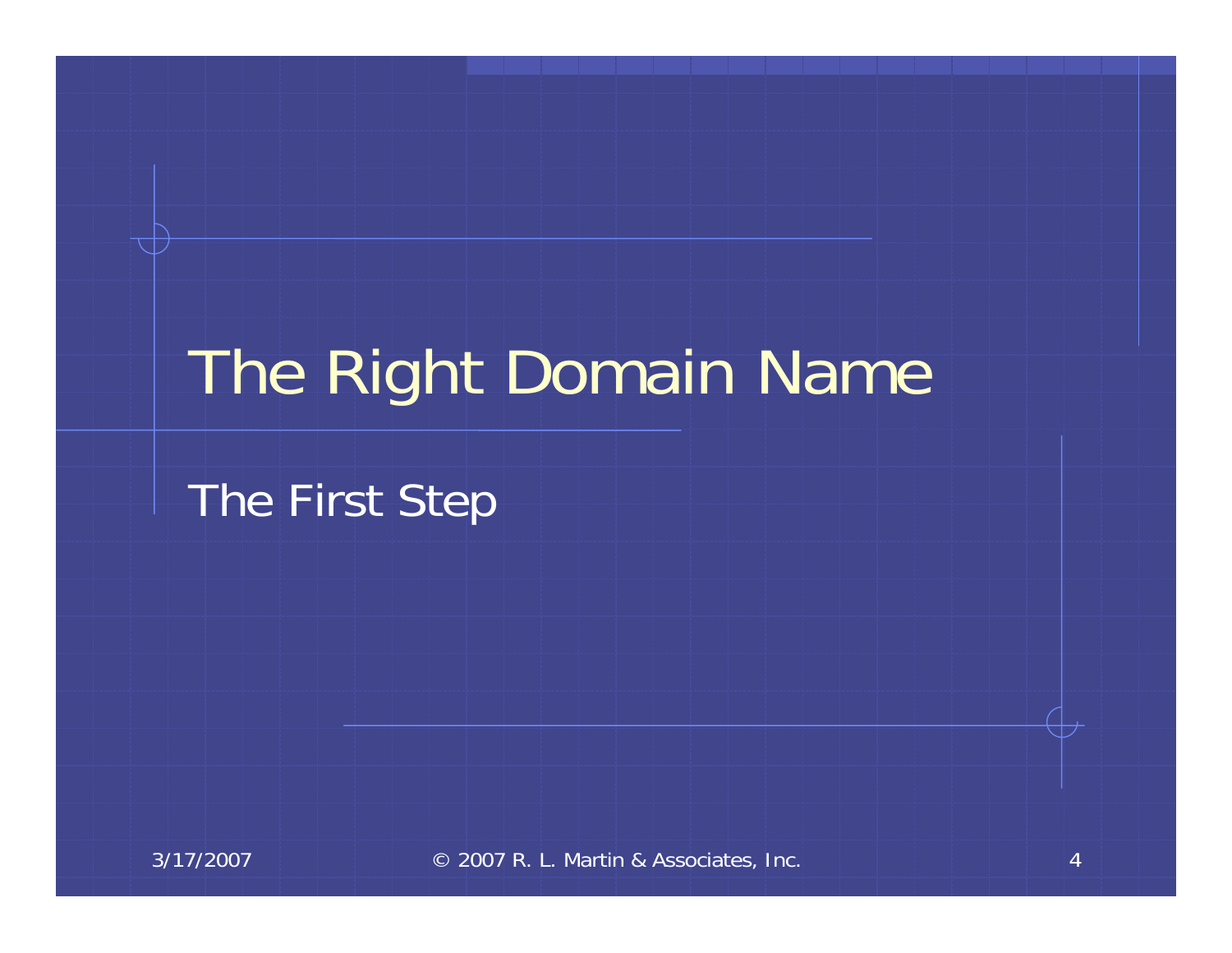### Register a Domain Name

 $\Diamond$  Pick something that people can associate with your company ◆ Pick something easy to remember DomainDiscover.com (\$9.95/year) & Others Main choices .com .net .org  $\Diamond$  New choices .info .biz .cc .us .ws .name  $\Diamond$  If name is taken, try adding a dash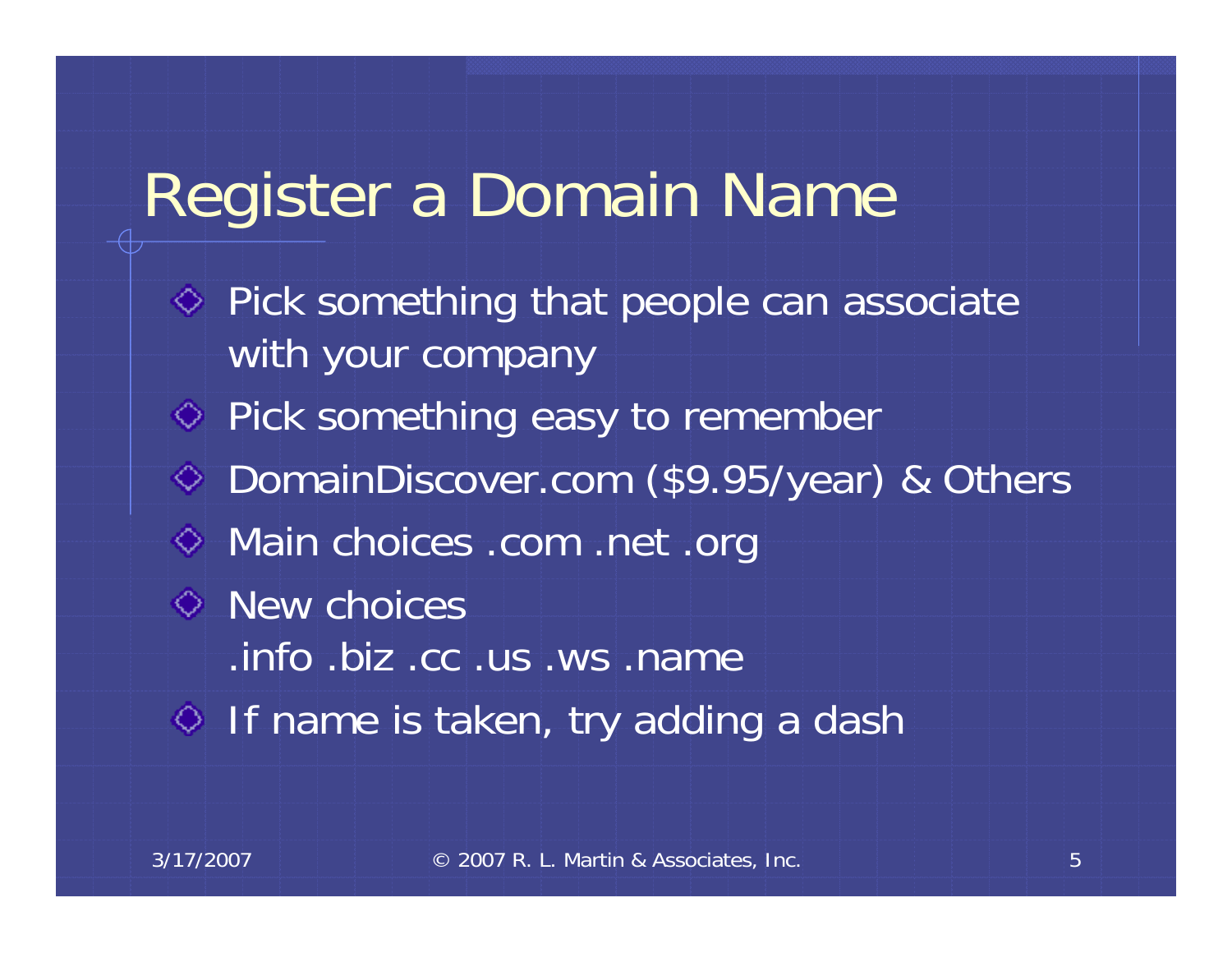## Domain Examples

◆ Natresnet.org and resnet.us ◆ Buildingscience.com Naseo.org **♦ Energyscience.org** Buildersintegritygroup.com NrgLogic.com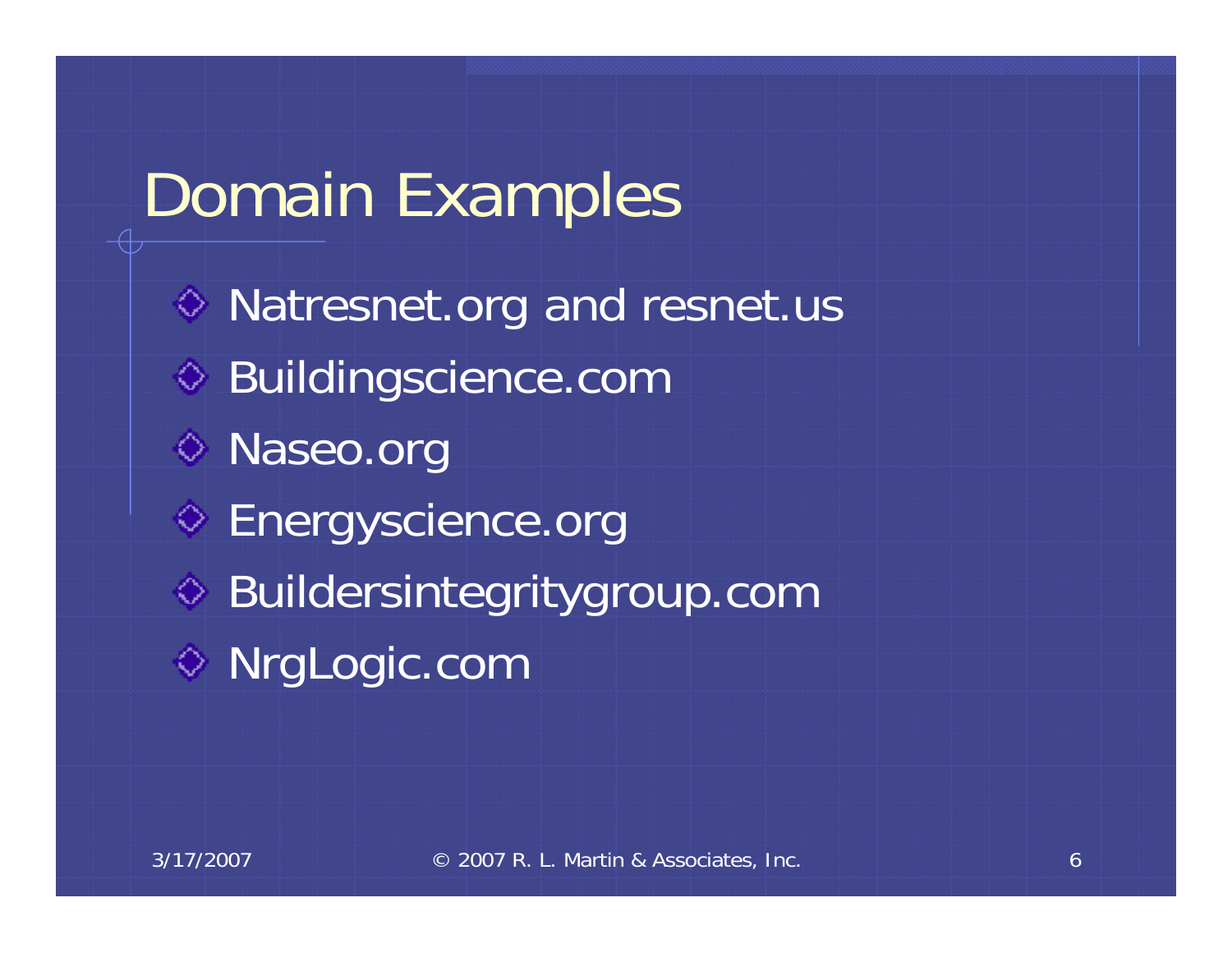## Email Setup

#### Use Your Domain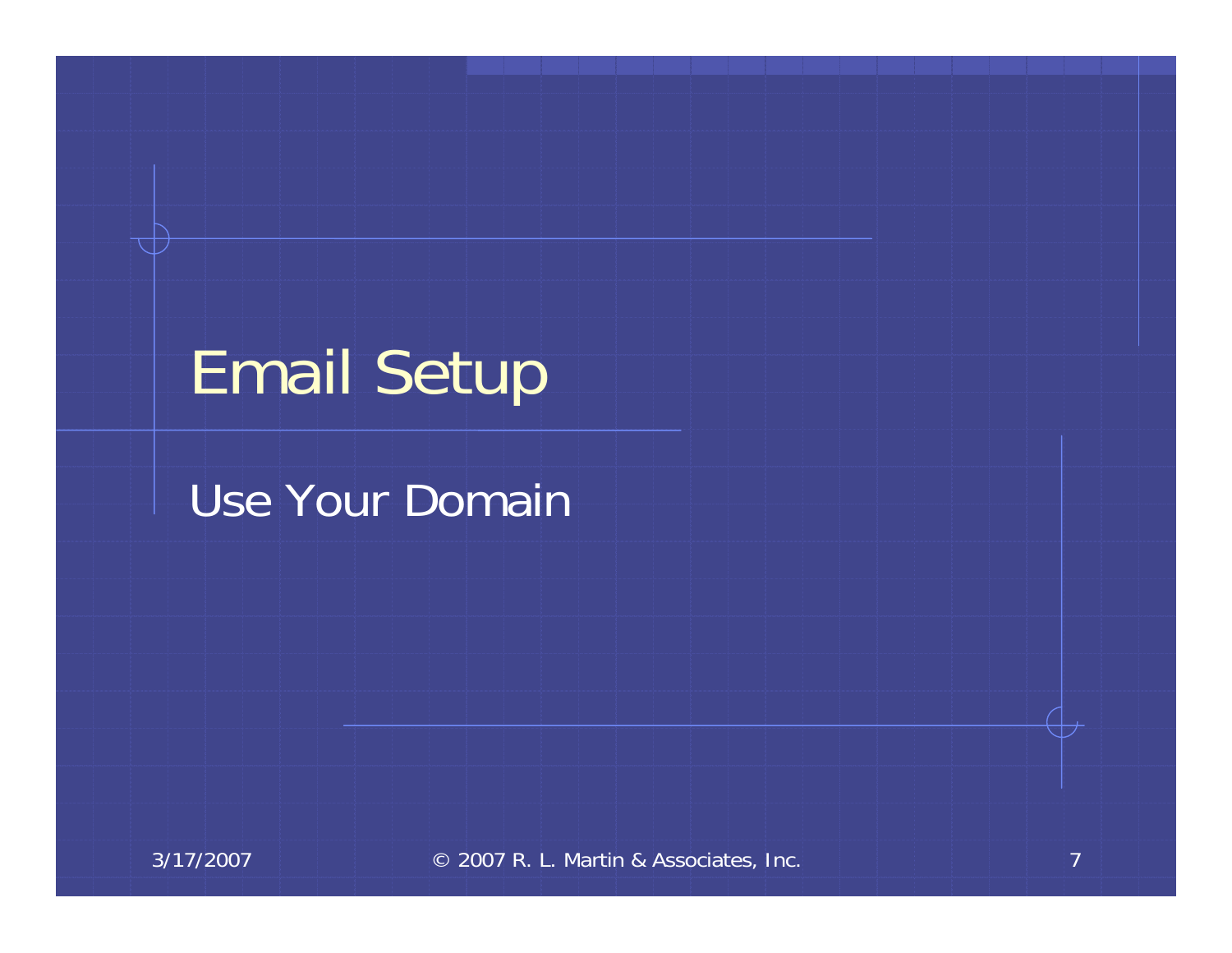## Email Setup

- $\Diamond$  Nothing looks less professional than using an AOL address for your business
- ♦ Setup email addresses for all your staff: randy@rlmartin.com
- Setup a general email address for your web<br>site (e.g. info@yourdomain.com) something that you can change frequently to combat spam
- Make sure your email address is on your business card and all other information you give out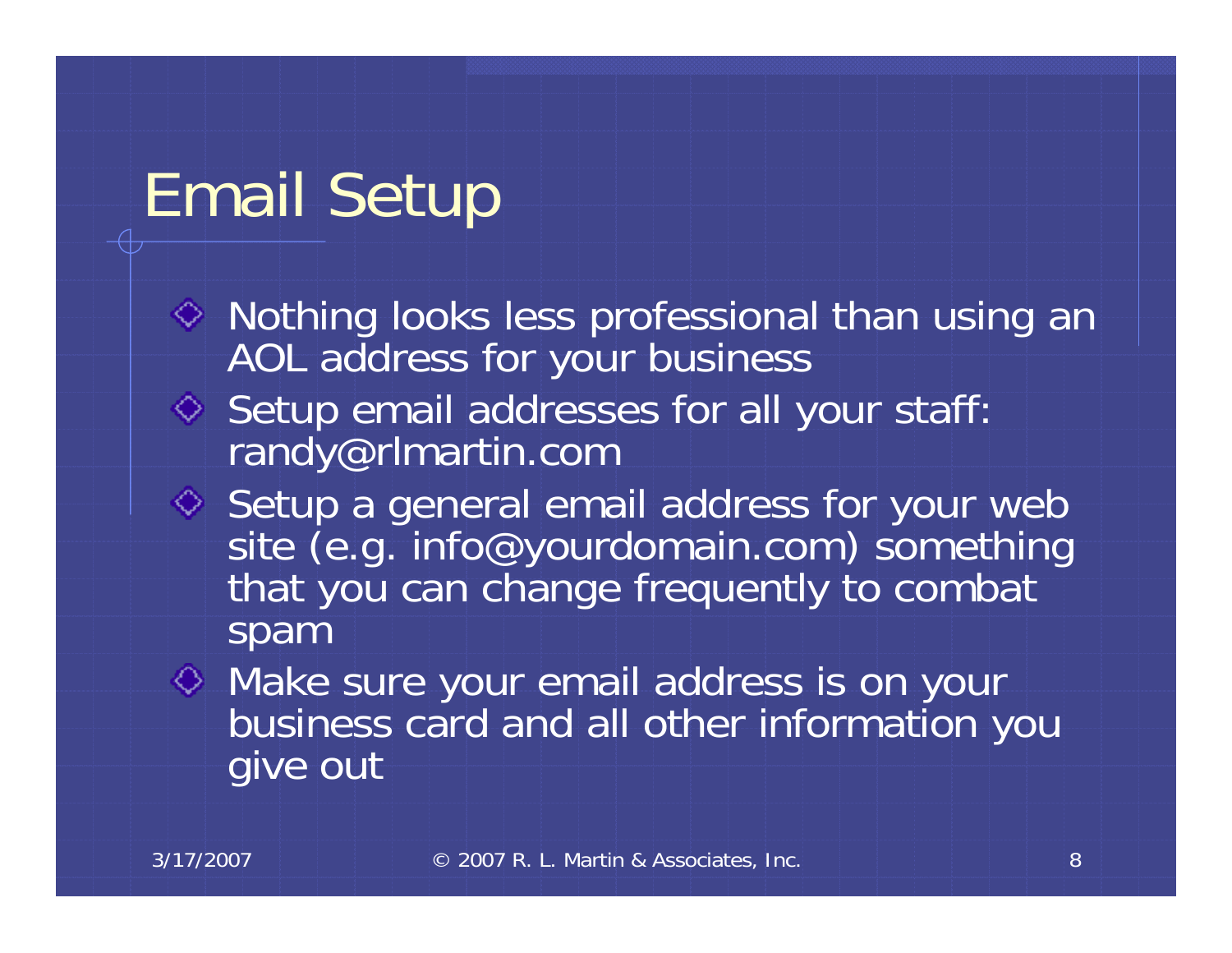## Web Sites that Work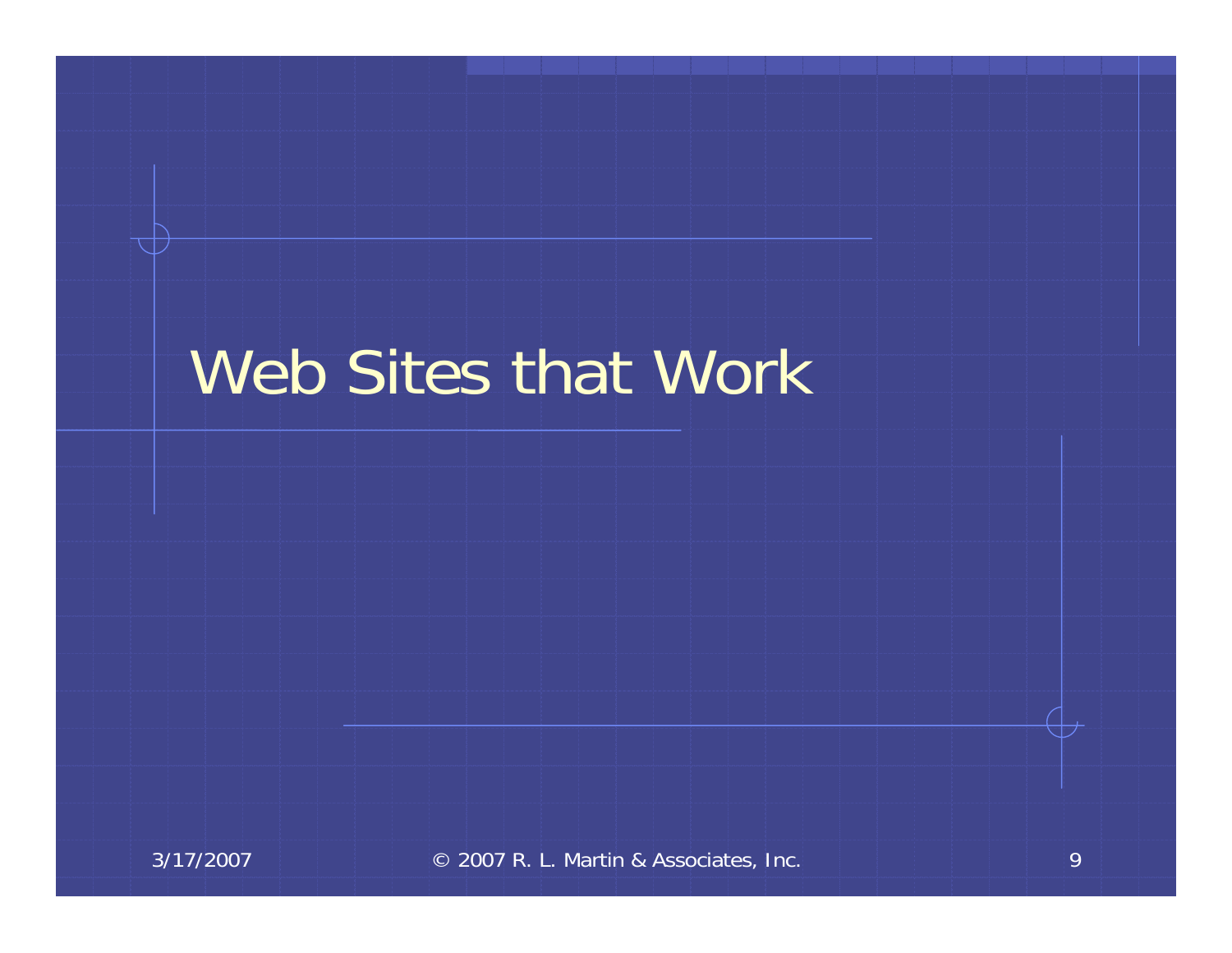## Keys to a Successful Web Site ◆ Good, useful content Well organized, easily accessible contentWell written, easily read content A consistent and attractive appearance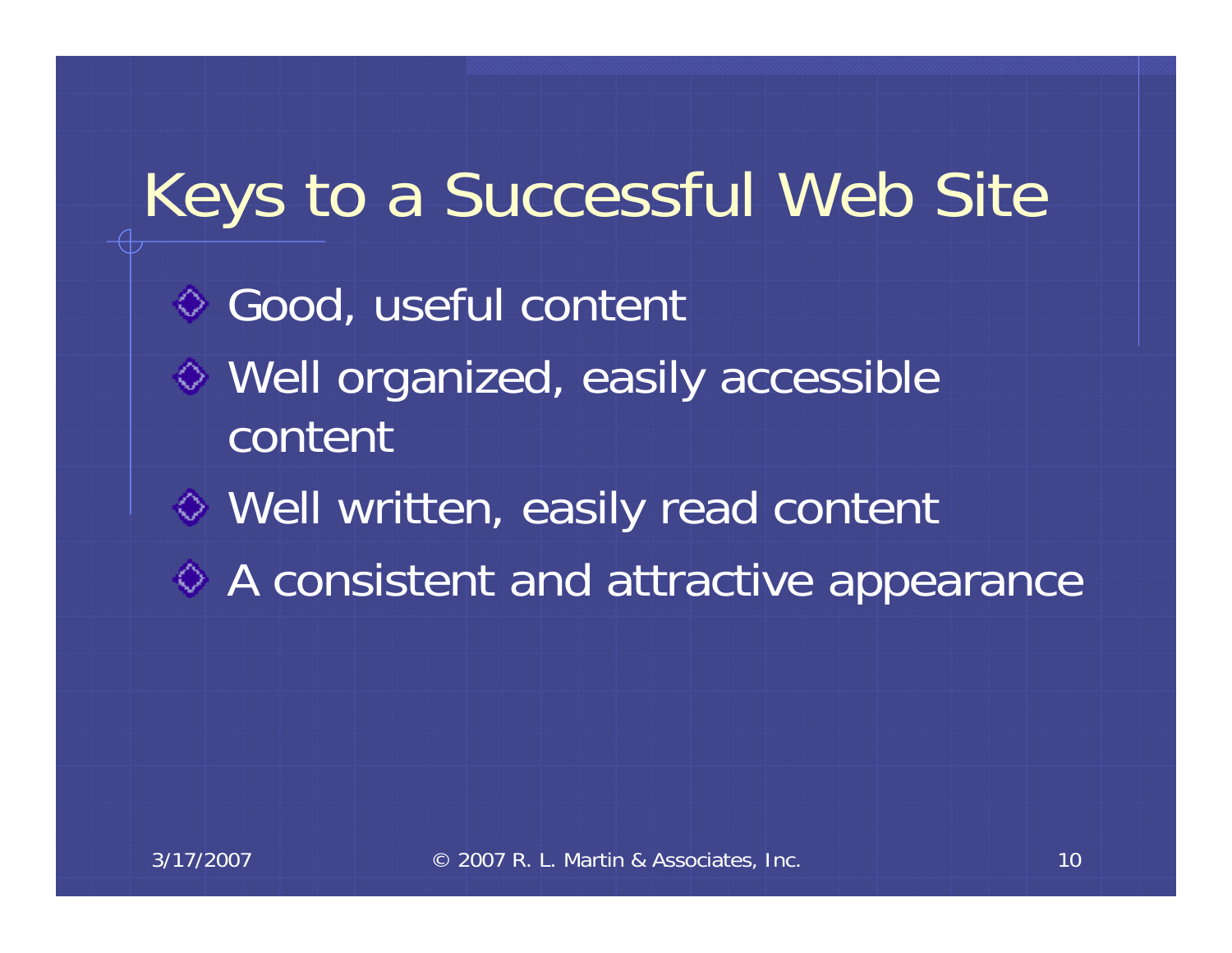#### Ways the Internet can Make Your Life Easier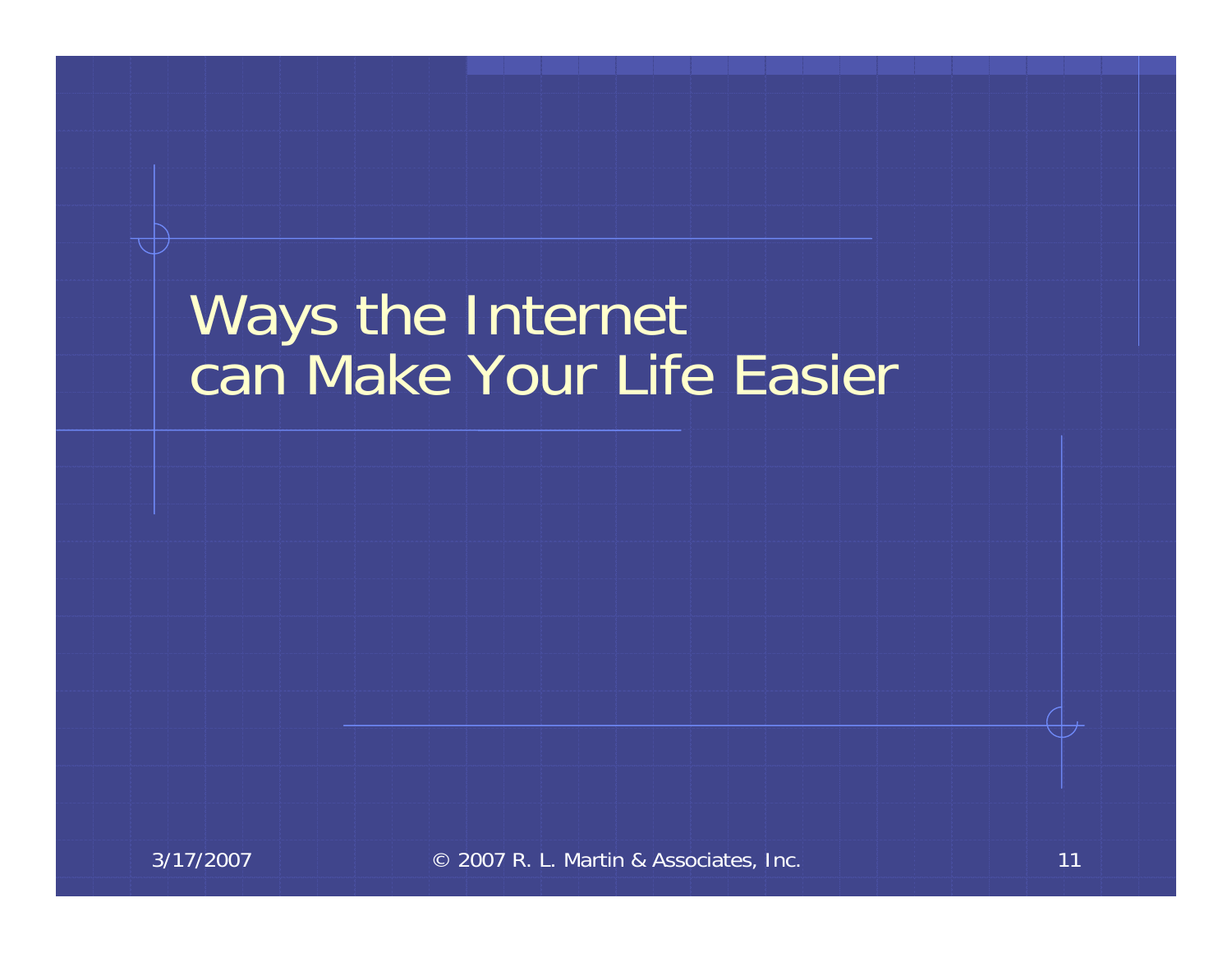# Use Email instead of Snail Mail

**♦ Email saves time** Email saves resources (paper, envelopes, printing ink) **♦ Email saves money**  $\Leftrightarrow$  Email gets the information there instantly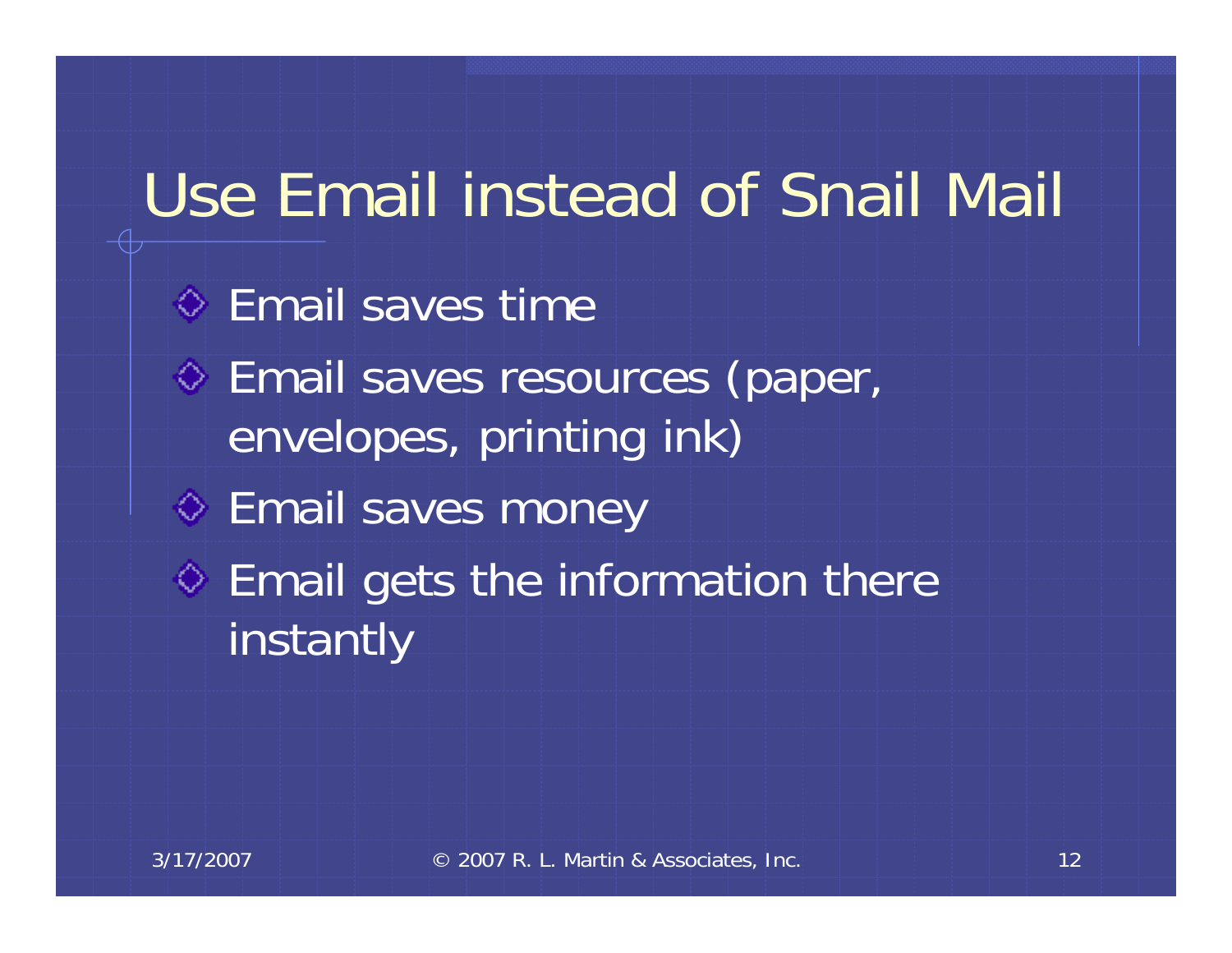## Use Email Lists

- Email lists allow you to send a message to one ◈ address and have it go to a whole group of people
- ◆ Most hosting companies allow you to create email lists
- This can be setup so only you can send to the list or it can be setup so anyone on the list can send to the list
- Must have protection to keep spammers from sending to your list
- $\Diamond$  They can even be setup so people can subscribe and unsubscribe themselves
- ◆ People need to have the opportunity to opt out of your list if they want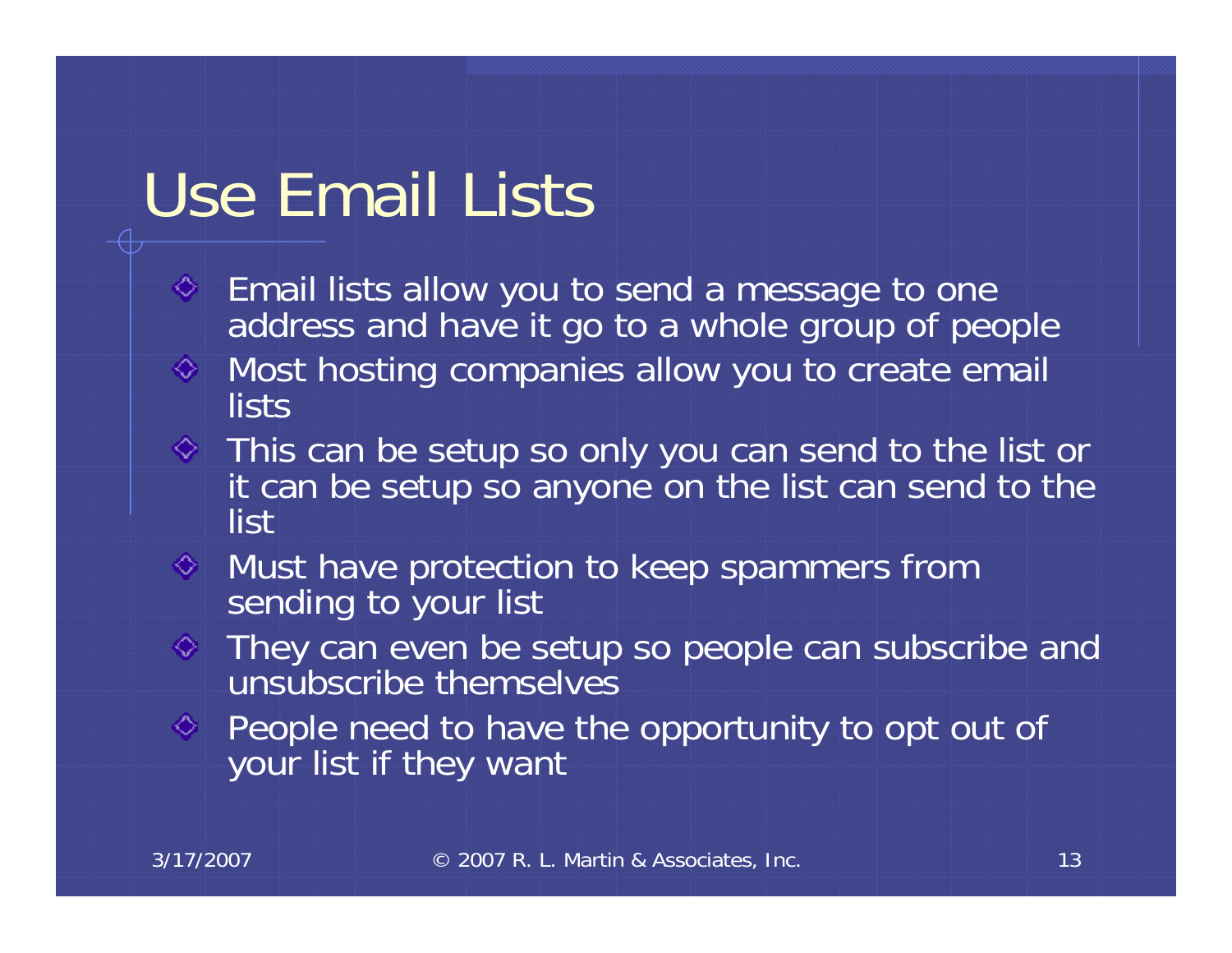#### Use Your Web Site to Answer Common Questions

- ◆ Do you get lots of calls with stupid questions?
- Put common questions on your web site so you can direct people there and not have to waste your time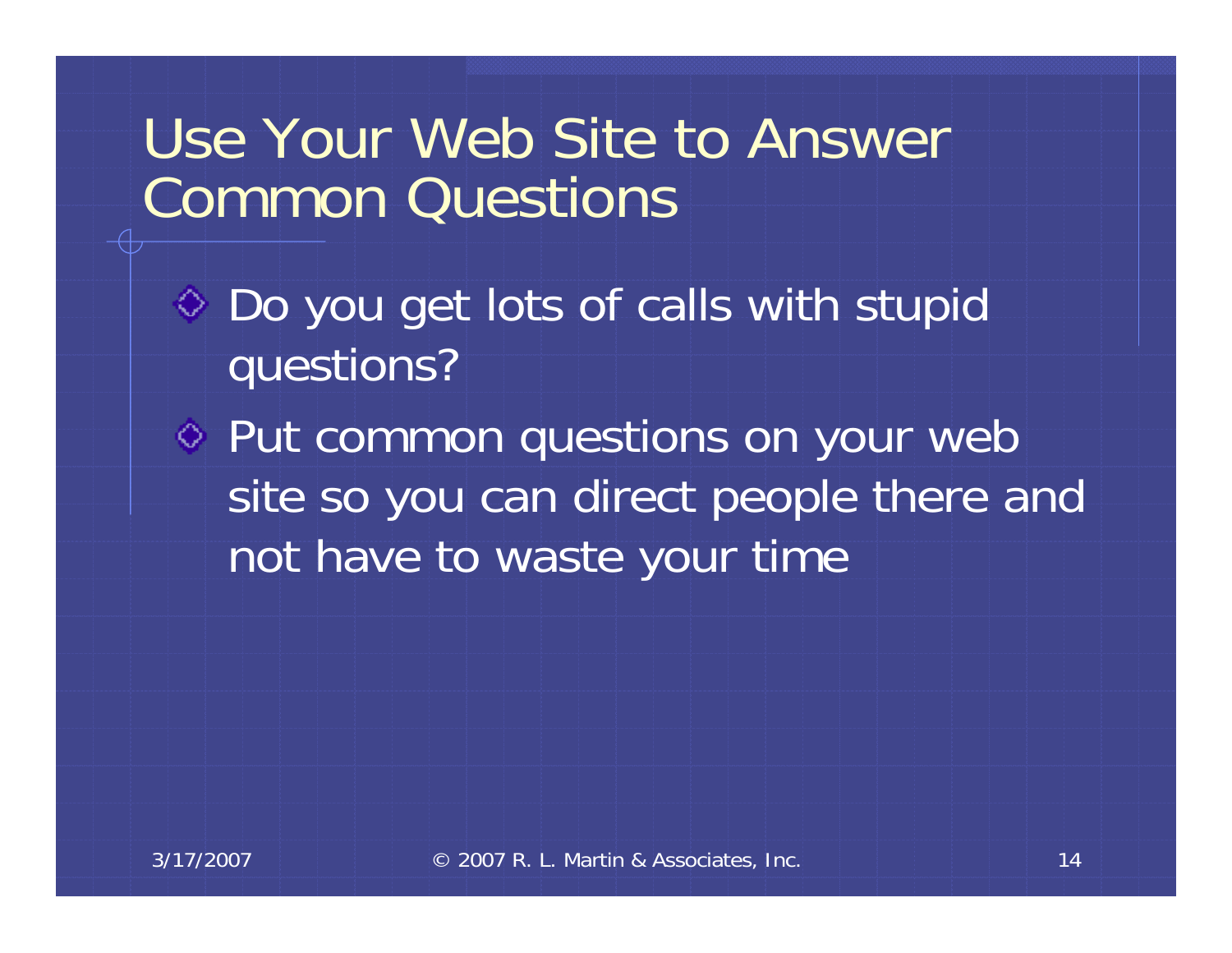#### Put Common Requested Documents on Your Web Site

- ◆ Are you sending out lots of brochures and fact sheets?
- $\Diamond$  PDF them and put them on your web site
- ♦ Saves time, money and resources
- $\Diamond$  If you have the original electronic version, just create a PDF
- ◆ Or, you can scan them and create a PDF from the scan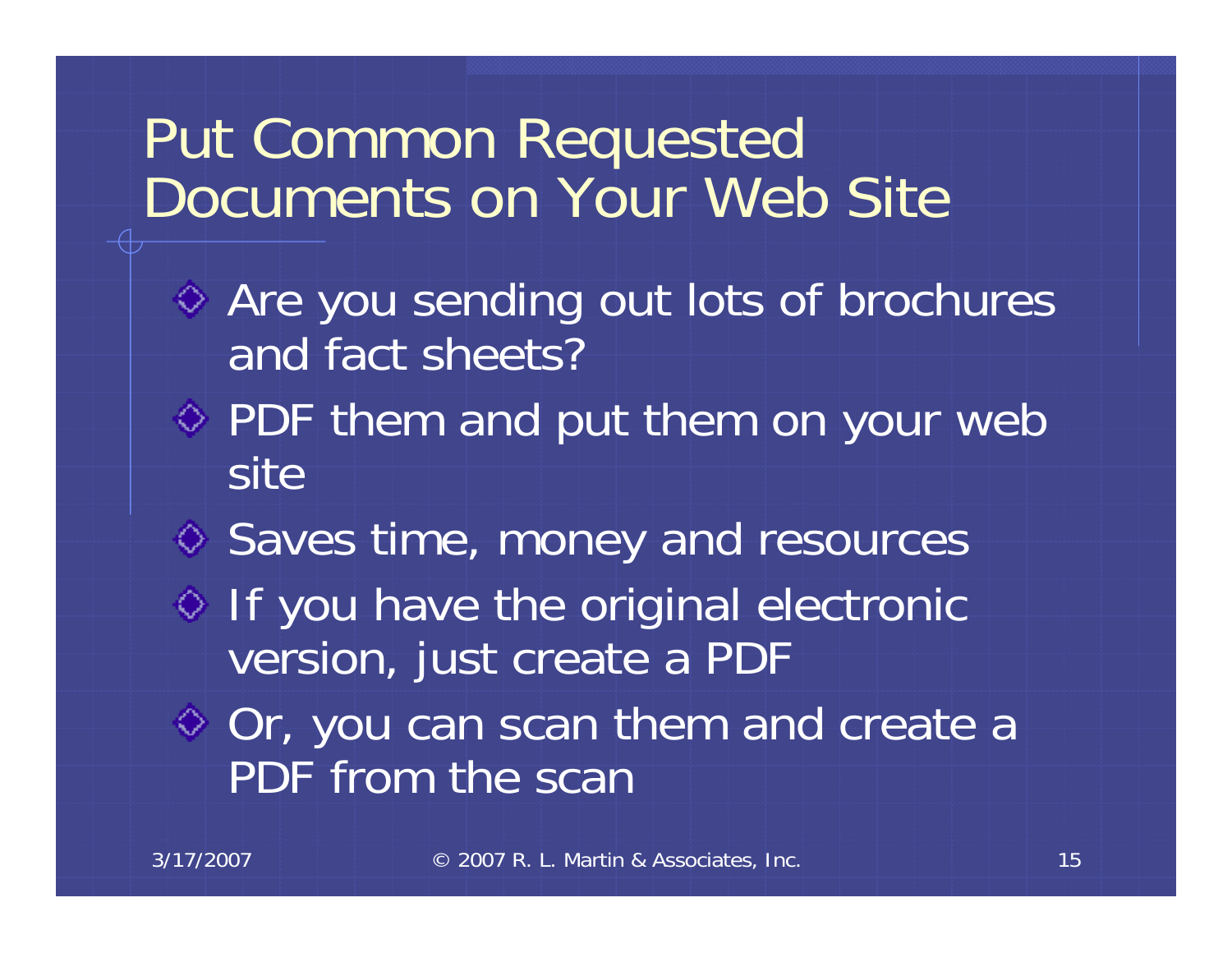#### Use Online Programming to Automate Common Tasks

**◇ Meeting/Conference Registrations** Member/Contact Management Automated posting of visitor submitted information to your web site **Example 1 Calendar of Event Items Job Announcements RFPs**  Case Studies ◆ Newsletter Signups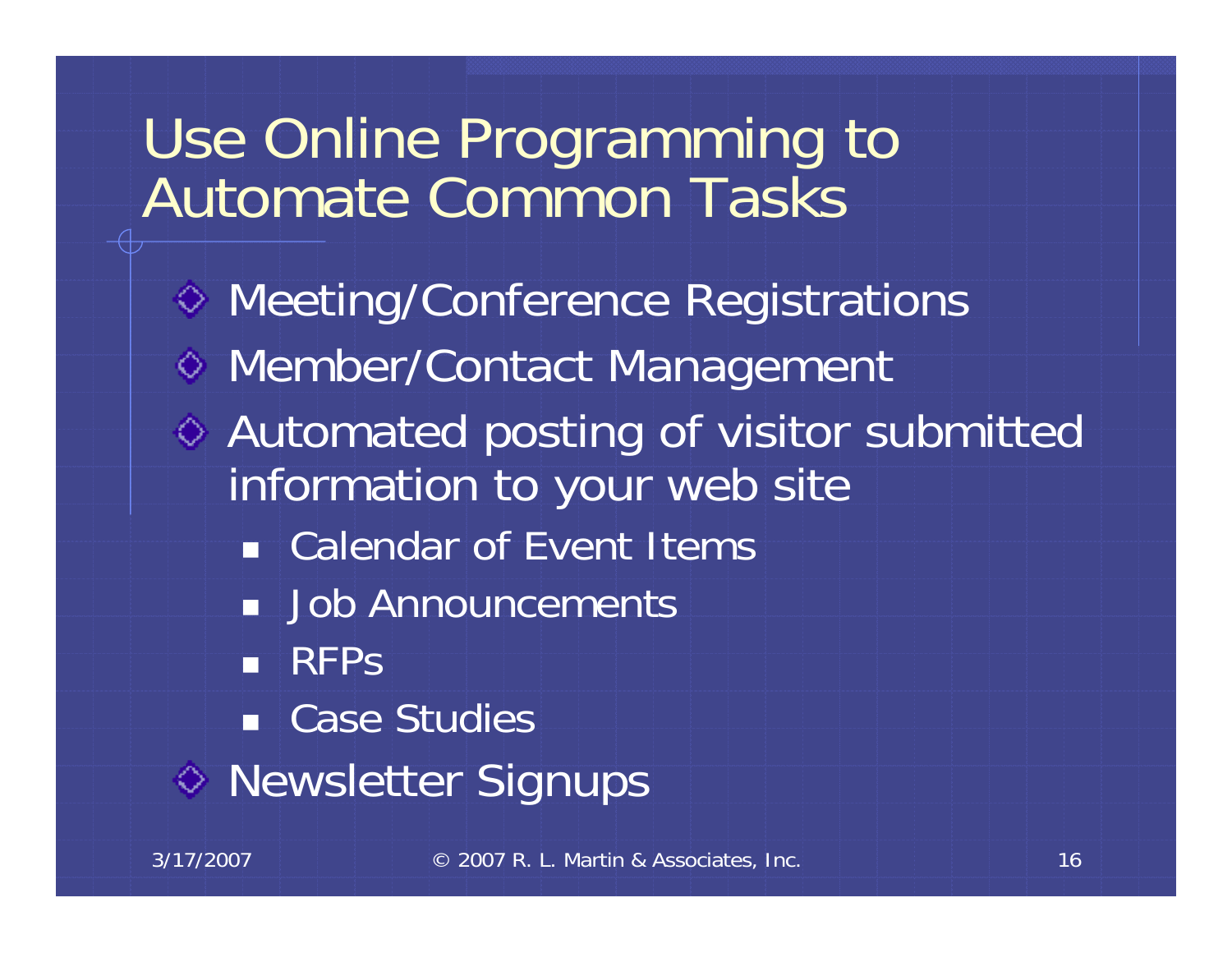#### Use Online Programming to Automate Common Tasks

◆ Rater Management System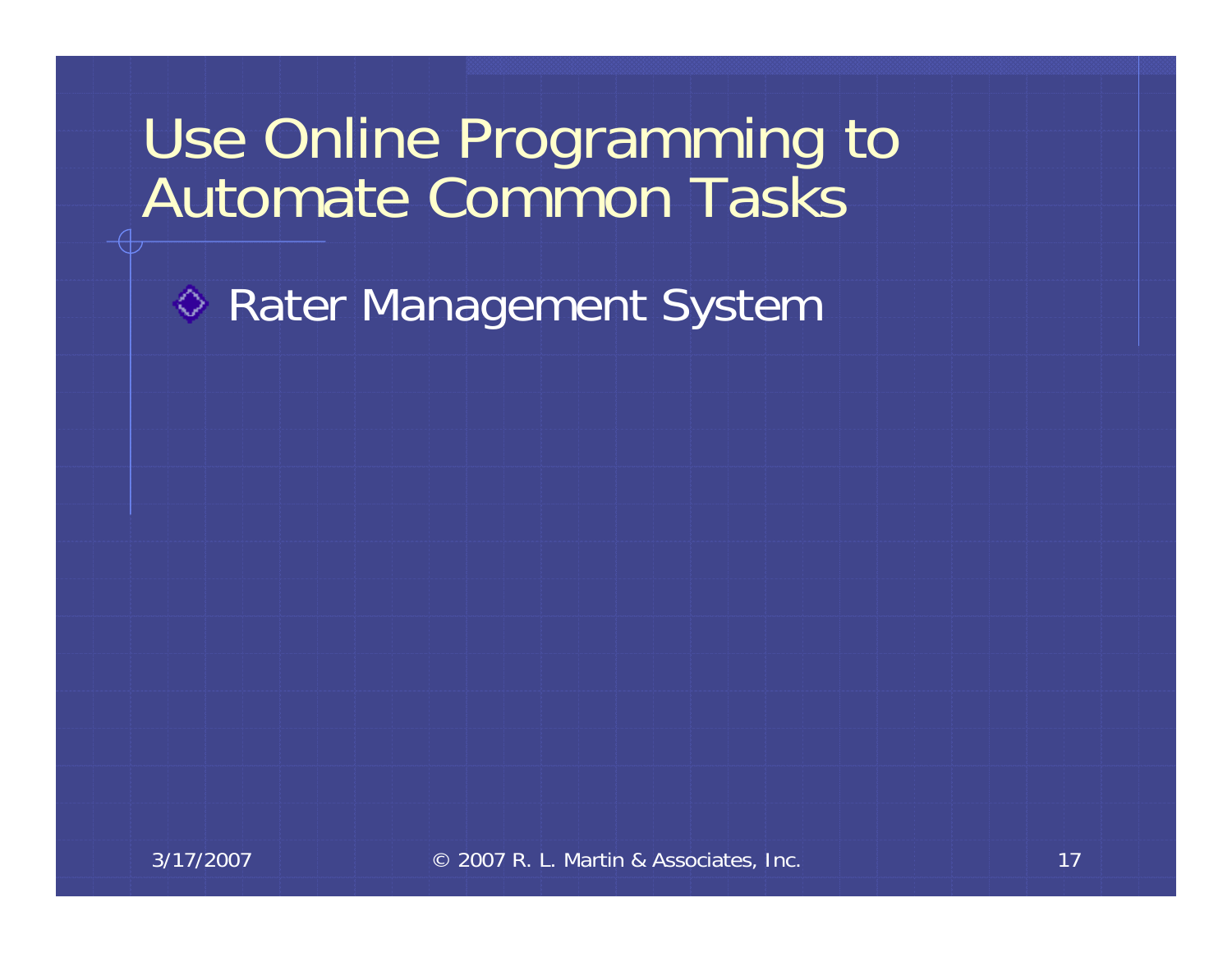## Other Cool Things

◆ Project Mapping Online Bill Analysis **♦ Green Checklists**